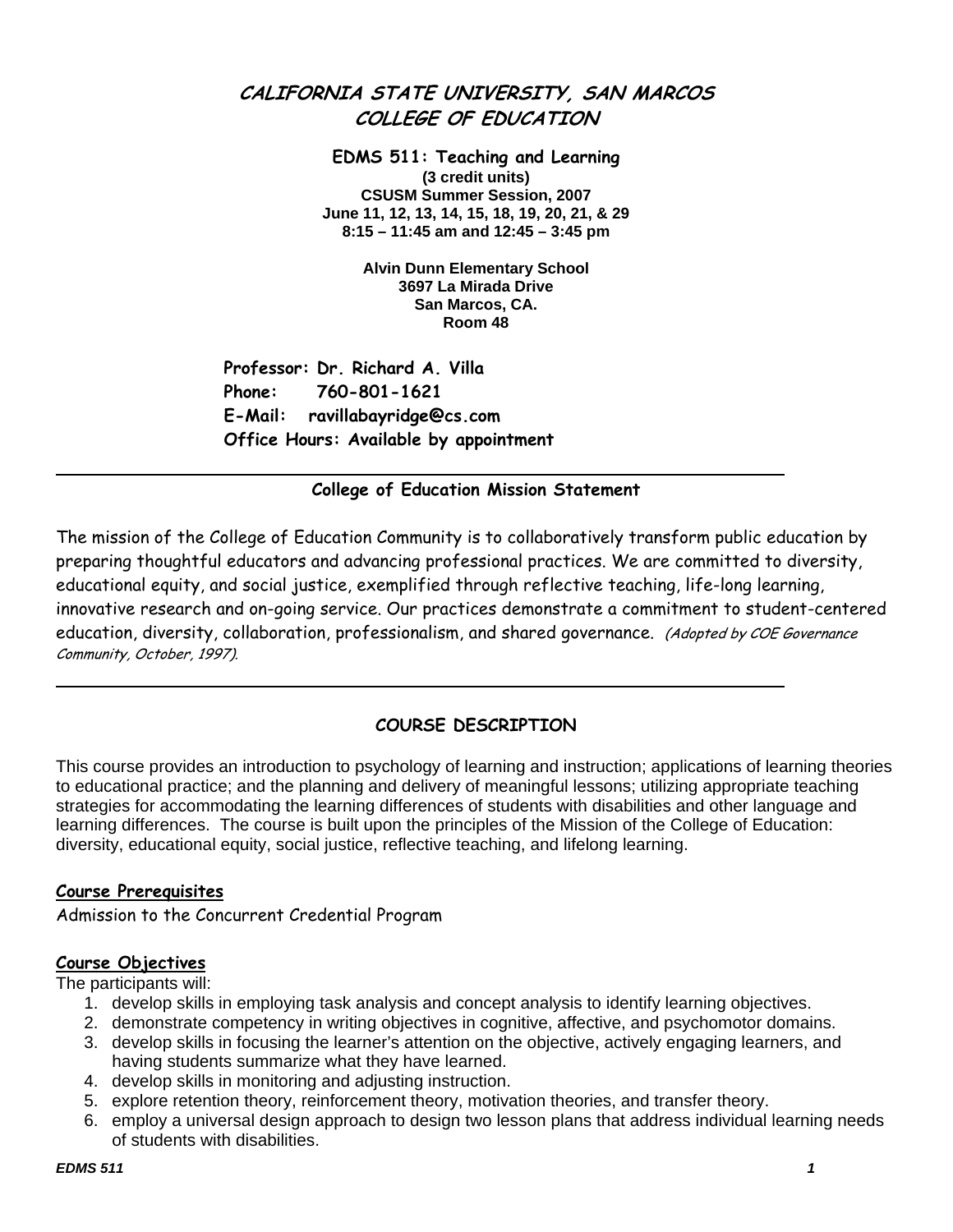- 7. deliver and evaluate a direct instruction mini-lesson.
- 8. actively participate in a demonstration that summarizes major learnings related to effective instruction.

## **Required Texts, Custom Reader, & Electronic Portfolio Registration<sup>1</sup>**

Cummings, C., Nelson, C., & Shaw, D. (2002). *Teaching makes a difference*. Edmonds, WA: Teaching Inc. (CM)

 Rosenberg, M., O'Shea, L. & O'Shea, D. (2005). *Student teacher to master teacher: A practical guide for educating students with special needs* (4th ed.) Upper Saddle River, NJ: Merrill. (RO)

Villa, R. & Thousand, J. (2005) Creating an Inclusive School (2<sup>nd</sup>.ed.) Alexandria, VA: Association for Supervision and Curriculum Development. (VI)

Participants in EDMS 511 will be provided with a Custom Reader designed by the professor on the first day of class. The student will provide reimbursement for the cost of copying to the professor.

Task Stream Electronic Portfolio. Students must register and pay fee online prior to first class @ www.TaskStream.com (Register for 1 year minimum).

## **Authorization to Teach English Learners**

This credential program has been specifically designed to prepare teachers for the diversity of languages often encountered in California public school classrooms. The authorization to teach English learners is met through the infusion of content and experiences within the credential program, as well as additional coursework. Students successfully completing this program receive a credential with authorization to teach English learners.

(Approved by CCTC in SB 2042 Program Standards, August 02)

## **Teacher Performance Expectation (TPE) Competencies**

## **CALIFORNIA STANDARDS FOR THE TEACHING PROFESSION:**

- $\checkmark$  Assessing Student Learning
- $\checkmark$  Engaging and Supporting Students in Learning
- $\checkmark$  Planning Instruction and Designing Learning Experiences
- $\checkmark$  Creating and Maintaining Effective Environments for Student Learning

The course objectives, assignments, and assessments have been aligned with the CTC standards for Multiple Subject and Educational Specialist Level I Credentials. This course is designed to help teachers seeking a California teaching credential to develop the skills, knowledge, and attitudes necessary to assist schools and district in implementing effective programs for all students. The successful candidate will be able to merge theory and practice in order to realize a comprehensive and extensive educational program for all students. You will be required to formally address the following TPEs in this course:

## **CALIFORNIA TEACHING PERFORMANCE EXPECTATIONS:**

 $\overline{a}$ <sup>1</sup> *Students are expected too bring all required texts and the Custom Reader to each class.* 

.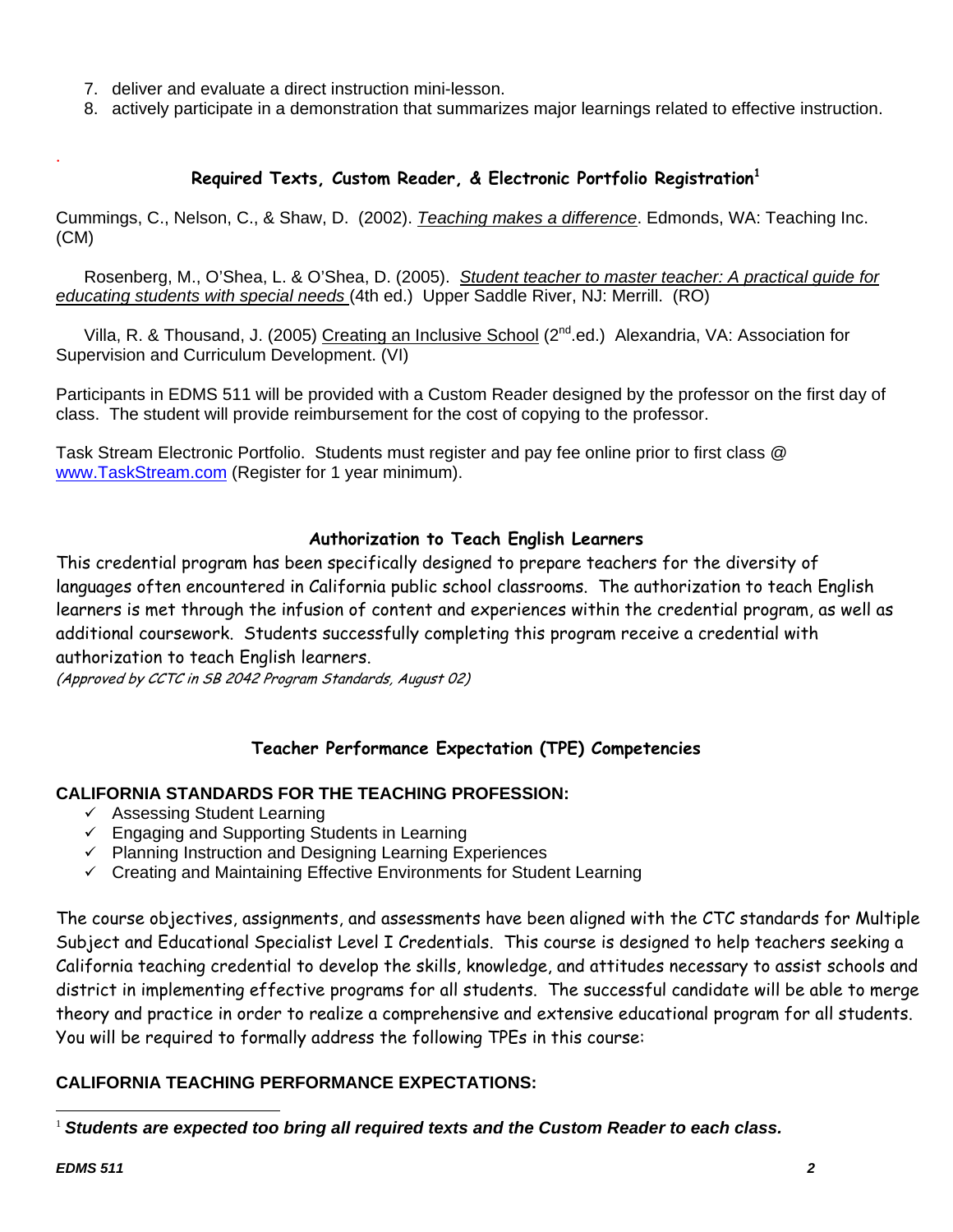## **This course responds to the Teaching Performance Expectations listed below. Participants will respond to TPE 9 and one other TPE of their choice in the electronic portfolio.**

Candidates for the Multiple Subject Credential will:

- 1. Monitor and support student learning during instruction (TPE 2)
- 2. Use, interpret, and give feedback on formal and informal assessment measures (TPE 3)
- 3. Make content accessible to all learners (TPE 4)
- 4. Ensure the active and equitable engagement of all students in the learning process (TPE 5)
- 5. Employ developmentally appropriate teaching practices to all learners (TPE6 a-d)
- 6. Demonstrate the ability to identify and design effective instruction for the needs, abilities, and development of all children and adolescents (TPE 8)
- 7. Plan and design learning experiences for children and adolescents that include goals, strategies, activities, materials, including technology, that coordinate effectively with academic content and the needs, abilities, and development of all children and adolescents (TPE 9)
- 8. Demonstrate the ability to maintain effective social environments for student learning by including positive behavior supports and addressing social and emotional development of students in a classroom management plan (TPE 11)

## **College of Education Attendance Policy**

Due to the dynamic and interactive nature of courses in the College of Education, all students are expected to attend all classes and participate actively. At a minimum, students must attend more than 80% of class time, or s/he may not receive a passing grade for the course at the discretion of the instructor. Individual instructors may adopt more stringent attendance requirements. Should the student have extenuating circumstances, s/he should contact the instructor as soon as possible. (Adopted by the COE Governance Community, December, 1997).

## **Students with Disabilities Requiring Reasonable Accommodations**

Students must be approved for services by providing appropriate and recent documentation to the Office of Disable Student Services (DSS). This office is located in Craven Hall 5205, and can be contacted by phone at (760) 750-4905, or TTY (760) 750-4909. Students authorized by DSS to receive reasonable accommodations should meet with their instructor during office hours or, in order to ensure confidentiality, in a more private setting.

## **Course Requirements**

- 1. Attend all class sessions. Be on time. Please call the instructor when you are unable to attend class or when you will be late. It is the policy of the CSUSM College of Education that any student who misses 20% or more of class time or class sessions may not receive a passing grade for a course.
- 2. "Person-first" language (e.g., "Student with Down Syndrome" rather than "Down Syndrome student;" "Johnny who happens to have Autism" rather than "My Autistic student") must be used throughout all written and oral assignments and class discussions.
- 3. Word-process all written documents. Keep a copy of all of your work. You will want these copies for your records and future use as potential professional portfolio entries.
- 4. Policy on late work: Complete and hand in all assignments on the due dates for full credit. If you have extraordinary circumstances that impact completion of your assignments, please let the instructor know in advance. Any time that you have questions or concerns, please contact the instructor immediately. Unless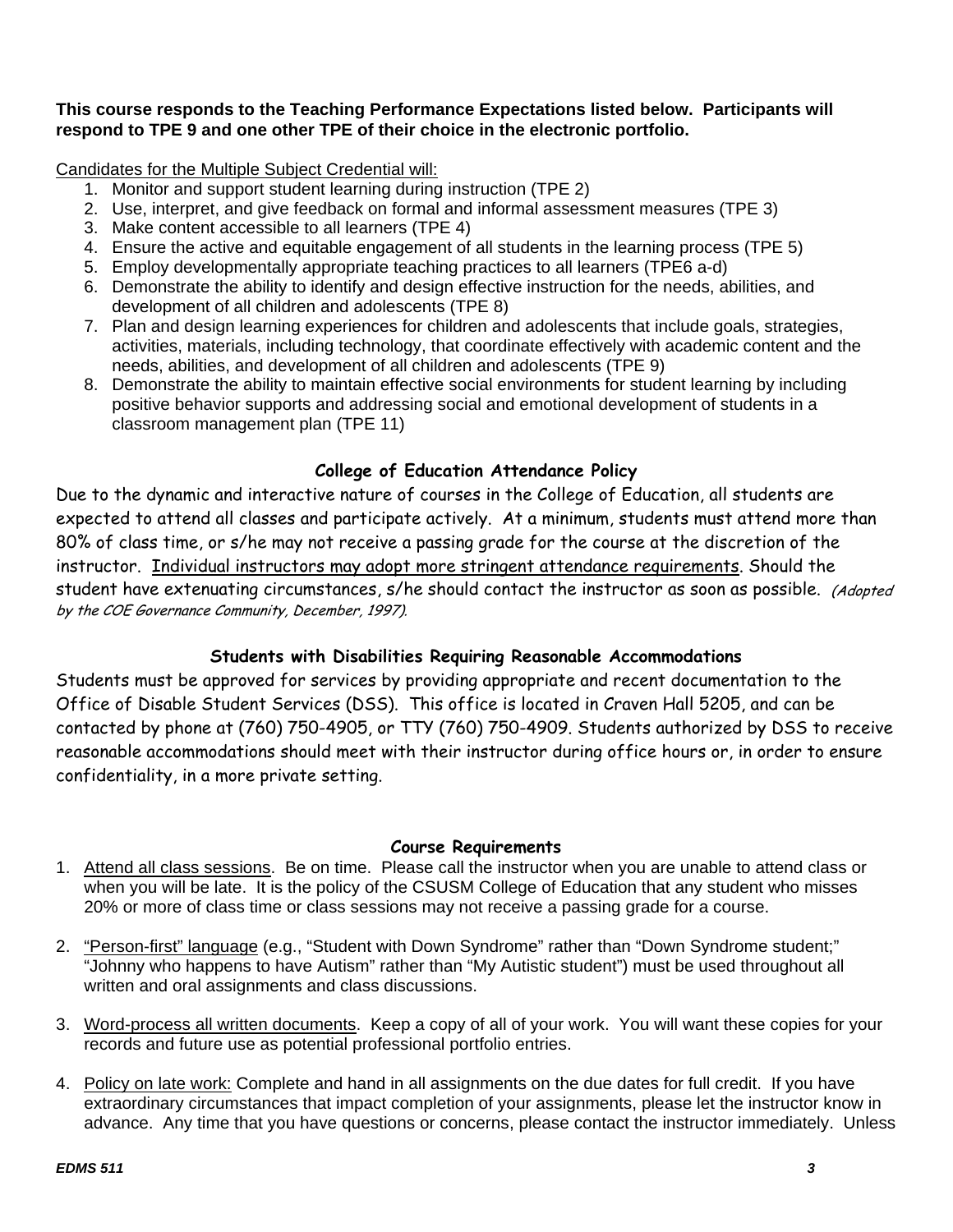you have a written agreement with the instructor to the contrary because of extraordinary circumstances, no credit will be given for work handed in more than two weeks after the last class meeting.

- 5. Participate in class discussions and group activities and demonstrate positive interpersonal skills with classmates and instructors.
- 6. Select a class "buddy" to ensure that you receive handouts and information if you miss all or part of a class.

| .                                             |      |
|-----------------------------------------------|------|
| .<br>⊶me"<br>$\sim$ $\sim$ $\sim$ $\sim$<br>- | Fax: |
| ູບບ                                           |      |

| A  | $(93-100$ points)        | А-   | $(91-92$ points) |
|----|--------------------------|------|------------------|
| B+ | $(89-90$ points)         | в    | $(83-88$ points) |
| B- | $(81-82 \text{ points})$ | $C+$ | $(79-80$ points) |

A (Excellent): Performance at the highest level, showing sustained excellence in meeting all course objectives and requirements and exhibiting an unusual degree of intellectual initiative.

#### B (Good): Performance at a high level, showing consistent and effective achievement in meeting course objectives and requirements.

C+ (Satisfactory): Performance at an adequate level, meeting the basic objectives and requirements of the course.

#### *NOTE: The minimum acceptable grade for a course in the professional education sequence is "C+." A "B" average must be maintained. (CSUSM General Catalog)*

#### **ACTIVITIES AND INSTRUCTIONAL METHODS FOR REALIZING OBJECTIVES:**

| class discussions | group work   | lecture             | readings in texts & literature |
|-------------------|--------------|---------------------|--------------------------------|
| web site access   | study guides | quick writes        | videos                         |
| demonstrations    | quizzes      | written reflections |                                |

## **EVALUATION OF ATTAINMENT OF THESE KNOWLEDGE BASES AND SKILLS:**

| attendance         |  |
|--------------------|--|
| quizzes            |  |
| class dynamics     |  |
| lesson plan design |  |

group presentations critique of lessons lesson presentation creativity

punctuality **active participation in class** reflections collaborative activities

## **Grading Standards**

## *Participation*

#### *(2 points maximum/class X 14 classes = 28 points)*

Regular, punctual attendance is required, as it is critical and expected in the teaching profession. Because this class is laboratory in nature, the experiences and discussions are difficult to recreate on your own. Additionally, it is important that each class member have the opportunity to exhibit collaborative teaming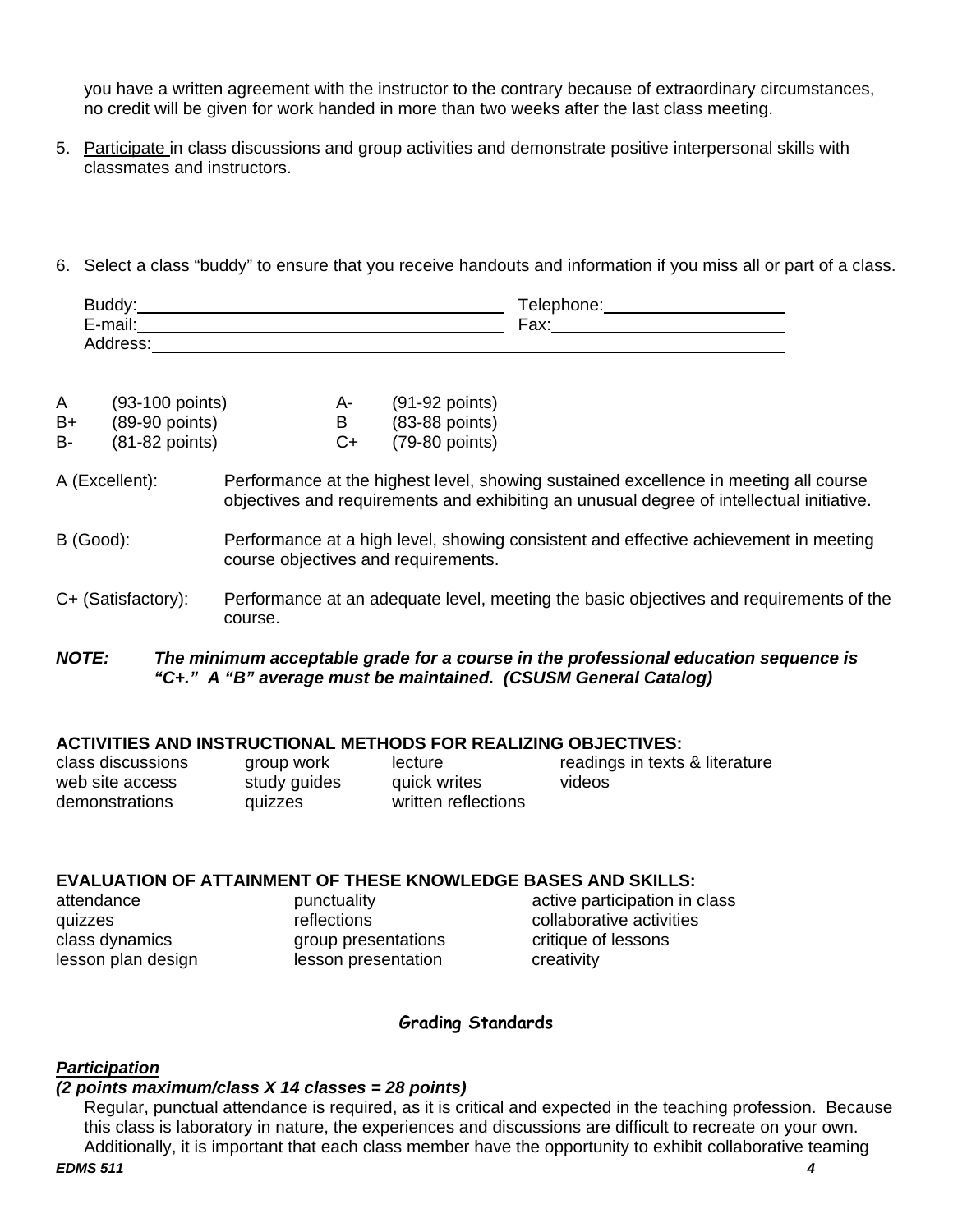and participatory behavior. To reinforce our commitment to developing interpersonal skills, students can earn two points per class for arriving on time; returning from break on time; staying for all of the class; and fully participating and cooperating with classmates, instructors, and guests in accordance with agreed-upon class norms. A class participant who arrives late, departs early, or engages in "non-collaborative" behavior will receive less than the maximum two points for that given class.

### **Design Two Universal Design Direct Instruction Lessons**

### **(2 @ 13 = 26 points maximum)**

Each participant designs, with a team, two Direct Instruction lessons using the Direct Instruction Lesson Plan Format.

## **Quizzes**

#### **(5 quizzes @ 2 points/quiz = 10 maximum points)**

Participants complete 5 quizzes that check knowledge, comprehension, and application of the elements of effective instruction.

## **Reading Reflections**

## **(7 written reflections = 21 maximum points)**

Participants provide written responses to "prompt questions" regarding readings. Responses are written outside of class time and are due on the days indicated in the schedule in bold italics in the "Assignments Due Today" column of the course agenda. Reading reflection writing prompts are provided at the end of the syllabus. Each reflection is worth the number of maximum points indicated with the writing prompt at the end of the syllabus.

## **Teaching of the Direct Instruction Lesson Plan**

#### **(10 maximum points)**

As a team, participants develop and teach 20 minutes of a Direct Instruction Lesson to classmates. A performance rubric will be provided and used by both the presenters and class participants to evaluate the demonstration.

## **Multiple Intelligences Total Teaching Act Final Presentation**

#### **(5 maximum points)**

Teams will create and present a representation of their learnings about effective instruction. The presentation will be no more than 10 to 15 minutes in length.

| <b>Weightings of Assignments:</b>            | <b>Maximum Points</b> |
|----------------------------------------------|-----------------------|
| Attendance & Participation                   | 28                    |
| Design Two Lessons @ 11 pts./lesson plan     | 26                    |
| Quizzes (5 quizzes @ 2 points/quiz)          | 10                    |
| Reading Reflections (6 @ 2 to 6 points each) | 21                    |
| Teach a Lesson                               | 10                    |
| <b>Total Teaching Act Presentation</b>       | $\overline{5}$        |
| <b>Total Maximum Points</b>                  | 100                   |

## **READING REFLECTION PROMPTS AND POINTS**

#### **Reflection #1 (2 points)**

Select one of the skills listed in Pause and Reflect 5.4 on page 129 of Chapter 5 of *Student Teacher to Master Teacher* (RO) and complete a task analysis in as much detail as possible. Be prepared to share it with classmates.

## **Reflection #2 (6 points)**

#### *EDMS 511 5*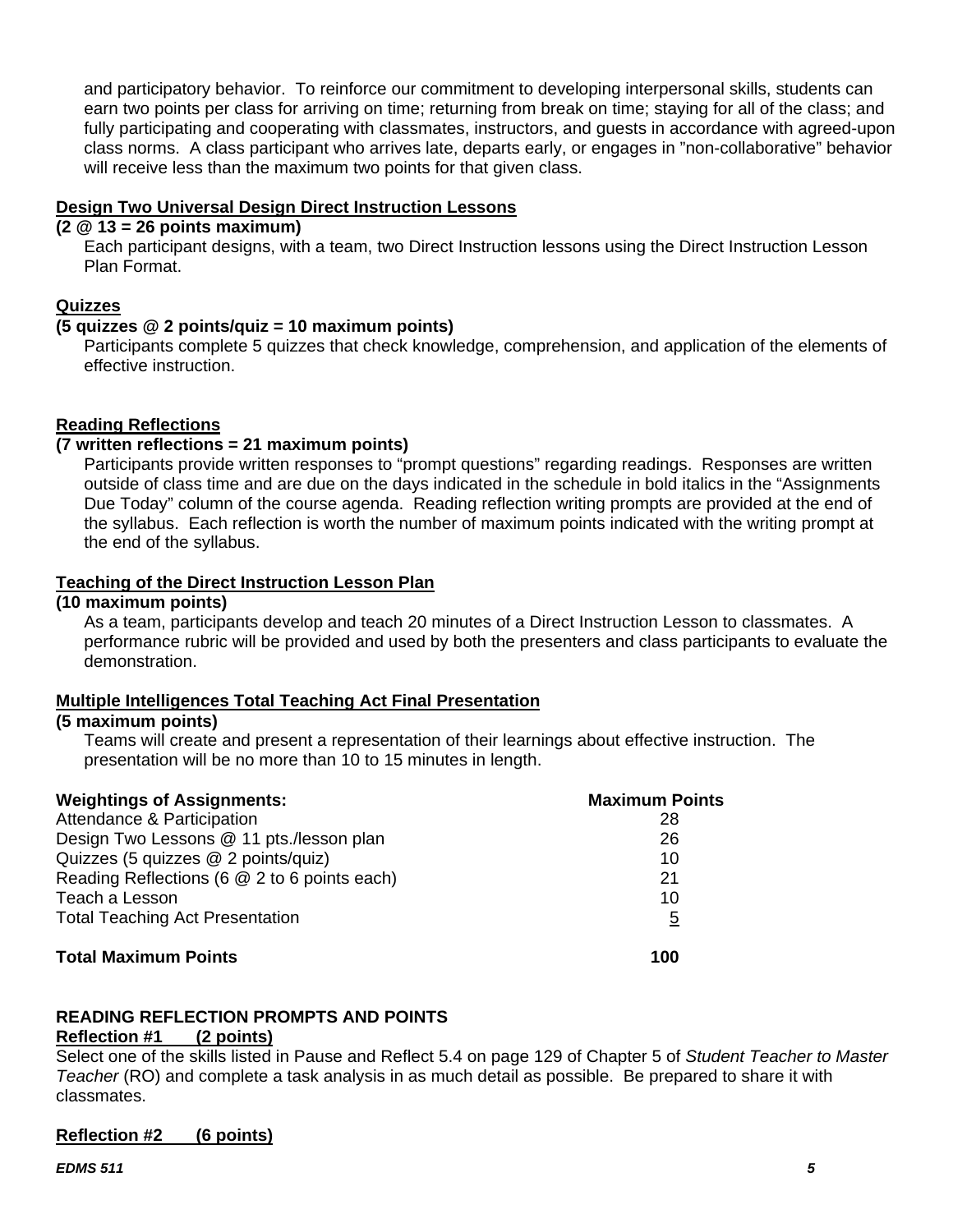Please carefully study Chapters 3 & 8 of *Student Teacher to Master Teacher* (RO) prior to viewing the video(s). (*Note:* Even though Chapter 3 refers to special education classrooms, the same principles apply to every classroom.) Please answer the following questions. Be as thorough as you can in your answers. Be prepared to share your findings with classmates and/or instructors during class.

- 1. With Chapter 3 of *Student Teacher to Master Teacher* in mind, what did you notice about the design of the physical classroom environment that supported (or did not support) student learning? What design alternatives would you suggest?
- 2. With Chapter 3 of *Student Teacher to Master Teacher* in mind, what did you see in terms of levels of instructional time that supported efficient use of time?
- 3. What transition cues (Chapter 3, Box 3.2) and strategies for increasing on-task behavior (Chapter 3, Box 3.4) did you see used?
- 4. With Chapters 3 and 8 in mind, what methods for developing, introducing, and maintaining classroom rules and procedures were used in the classroom?
- 5. With your observations and Chapter 8 in mind, please complete Pause and Reflect 8.2 on page 256 of *Student Teacher to Master Teacher*.
- 6. With your observations and Chapter 8 in mind, please complete, Pause and Reflect 8.3 on page 263 of *Student Teacher to Master Teacher*.

## **Reflection #3 (2 points)**

Prior to viewing the video(s), please review pages 13-51 of the Cumming's, *Teaching Makes a Difference* text. Identify and state at least two objectives of the "lesson" or activity. Write the objectives as observable and measurable behavioral objectives that include the four essential features of quality behavioral objectives. Also, identify the level of complexity (i.e., Bloom's Taxonomy) of each objective.

## **Reflection #4 (2 points)**

Objectives: Write three behavioral objectives (one each from the Cognitive, Affective, and Psychomotor domains) that would be appropriate to include in literacy or any other academic lesson.

Remember the essential features of a quality behavioral objective:

- 1. Identifies the LEARNER(S)
- 2. Identifies "observable" and "measurable" BEHAVIOR(S) you want the learner(s) to exhibit
- 3. Identifies the GIVENS conditions under which the behavior will occur
- 4. Identifies the CRITERIA for successful performance

## **Reflection #5 (3 points)**

Identify 6 concepts, understandings, or procedures regarding a) taxonomies, b) instructional objectives, c) universal design, d) promising practices that foster inclusive education, and e) the seven instructional approaches (i.e., direct instruction, inquiry training, concept attainment, learning cycle, concept formation, unguided inquiry, cooperative learning) that have been clarified for you through classroom instruction and/or the assigned readings in the *Teaching Makes a Difference*, *Student Teacher to Master Teacher*, or *Creating an Inclusive School* texts. For each identified concept, understanding or procedure, describe your new understanding or clarification as well as why the concept/understanding/procedure is important to effective instruction. Be sure to address each of the five areas identified above (a-f) in your written response.

## **Reflection #6\_\_\_(6 points)**

For TPE 9 (Plan and design learning experiences for children and adolescents that include goals, strategies, activities, materials, including technology, that coordinate effectively with academic content and the needs, abilities, and development of all children and adolescents), post one of your two lesson plans along with your written response to the TPE prompt. Additionally, prepare a written response in the electronic portfolio to one of the other TPEs for which you feel confidant and competent that is addressed in this course.

## **Reflection #7 (Optional – Bonus 3 points)**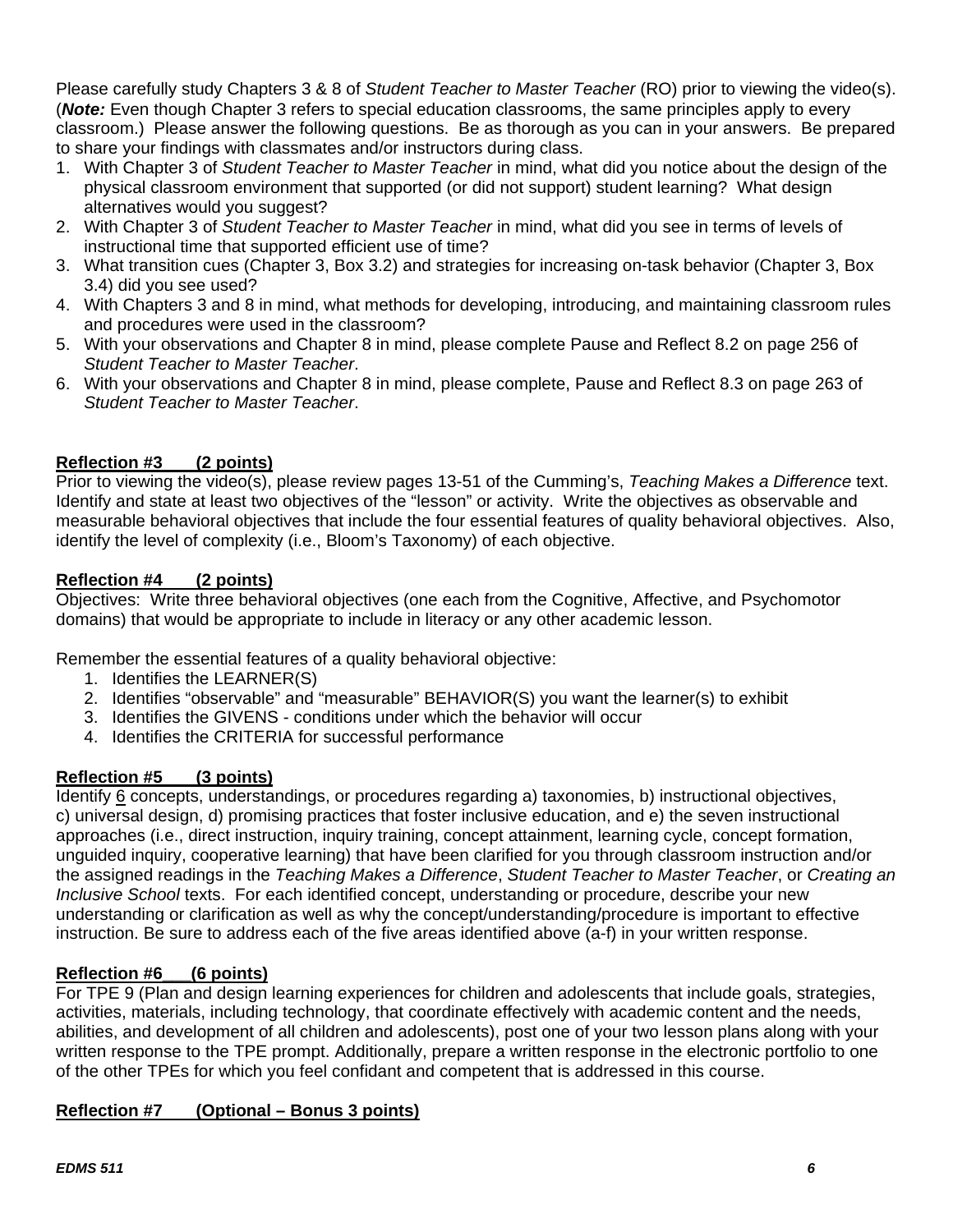After reading Chapter 6 of *Student Teacher to Master Teacher* and Chapters 5 and 6 of *Creating an Inclusive School*, create a "Letterman's List of Top 10 Tips" for the effective delivery of instruction and establishment of democratic classrooms that identifies new or salient learnings from the chapters. For each tip, write a brief paragraph that describes the principle, concept, or practice and explains its significance to you. Be sure to include learnings from each of the three chapters.

## **All University Writing Requirement**

The all University writing requirement will be met through written reactions and reflections related to assigned readings, development of two lesson plans, and the posting of the task stream responses to TPE 9 and the self selected TPE.

## **CSUSM Academic Honesty Policy and Plagiarism**

"Students will be expected to adhere to standards of academic honesty and integrity, as outlined in the Student Academic Honesty Policy. All written work and oral assignments must be original work, clear, and error free. All ideas/materials that are borrowed from other sources must have appropriate references to the original sources. Any quoted material should give credit to the source and be punctuated accordingly.

Students are responsible for honest completion of their work including examinations. There will be no tolerance for infractions. If you believe there has been an infraction by someone in the class, please bring it to the instructor's attention. The instructor reserves the right to discipline any student for academic dishonesty in accordance with the general rules and regulations of the university. Disciplinary action may include the lowering of grades and/or the assignment of a failing grade for an exam, assignment, or the class as a whole.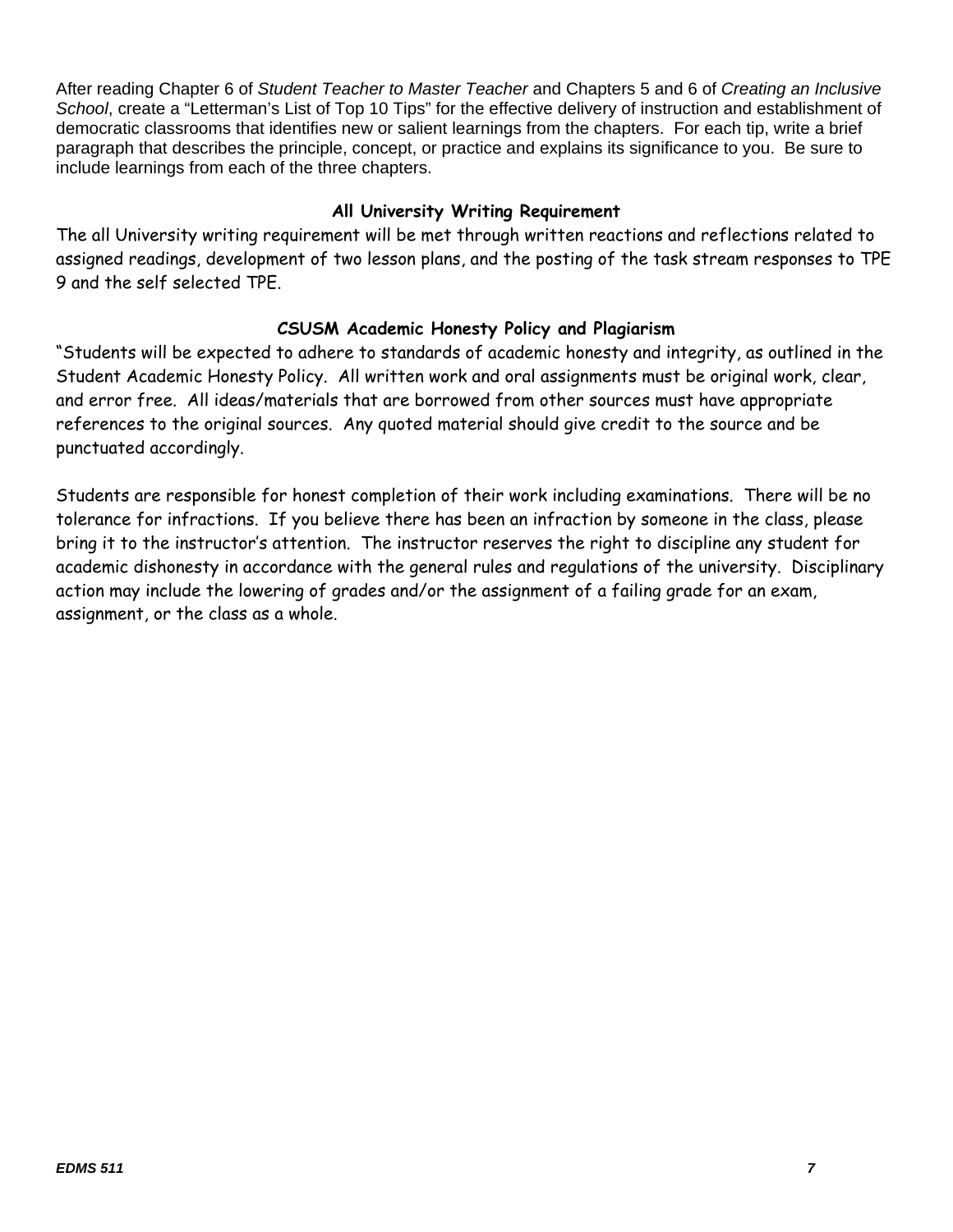# **Schedule/Course Outline**

## **Summer 2007 EDMS 511 Class Schedule**

| <b>CLASS</b><br># | <b>DATE</b>       | <u>JUININGI ZUUT LIJINIJ JTT URSS JUNGUUIG</u><br><b>TOPICS</b>                                                                                                                                                                           | <b>READINGS FOR</b><br><b>TODAY</b>           | <b>ASSIGNMENTS DUE</b><br><b>TODAY</b>                                             |
|-------------------|-------------------|-------------------------------------------------------------------------------------------------------------------------------------------------------------------------------------------------------------------------------------------|-----------------------------------------------|------------------------------------------------------------------------------------|
| 1 & 2             | 6/11<br>AM & PM   | <b>Elements of Instruction</b><br>Task & Concept Analysis<br><b>Bloom's Taxonomy</b><br>Selecting an Objective                                                                                                                            | CM 1, 2, 3, & 11                              |                                                                                    |
| 3 & 4             | 6/12<br>AM & PM   | Selecting an Objective at the<br>Correct Level of Complexity &<br><b>Difficulty</b>                                                                                                                                                       | RO <sub>5</sub>                               | <b>Reflection #1:</b><br><b>Task Analysis</b>                                      |
| 5 & 6             | 6/13<br>AM & PM   | Quiz 1: Behavioral Objectives &<br><b>Taxonomies</b><br>Affective & Psychomotor<br>Taxonomies:<br>Teach to the Objective<br>Focus on the Objective Review<br>Quiz 2: Set & Closure Compare/<br><b>Contrast</b><br>Monitor & Adjust Part I | RO 3 & 8<br>CM 4, 8, & 9<br>CM 2 & 3 (Review) | <b>Reflection #2:</b><br><b>Classroom Environment</b>                              |
| 7 & 8             | 7/14<br>AM & PM   | Monitor & Adjust Part II<br><b>Universal Design</b><br><b>Guided Practice: Lesson Planning</b>                                                                                                                                            | CM <sub>5</sub><br>VI <sub>6</sub>            | <b>Reflection #3:</b><br><b>Objectives</b>                                         |
|                   | $\overline{7/15}$ |                                                                                                                                                                                                                                           |                                               | <b>Work Day/Base Teams</b>                                                         |
| 9 & 10            | 7/18<br>AM & PM   | Lesson Planning continued<br>Quiz #3: Monitor & Adjust<br>Motivation & Retention Theory<br><b>Additional Group Work Time</b>                                                                                                              | CM 6, 7, & 10<br>VI <sub>5</sub>              | <b>Reflection #4:</b><br><b>Objectives</b>                                         |
| 11 & 12           | 7/19<br>AM & PM   | Transfer & Reinforcement Theory<br><b>Lesson Plan Review</b><br><b>Total Teaching Act Review</b><br>Quiz #4: Reinforcement Theory                                                                                                         | CM Summary &<br>Glossary                      | DI Mini-Lesson #1                                                                  |
| 13 & 14           | 7/20<br>AM & PM   | <b>Quiz #5: Total Teaching Act</b><br><b>DI Mini-Lesson Demonstrations</b>                                                                                                                                                                |                                               | <b>Reflection #5:</b><br><b>Clarified Concepts</b>                                 |
|                   | 7/21              |                                                                                                                                                                                                                                           |                                               | <b>Work Day/Base Teams</b><br><b>Reflection #6:</b><br><b>Electronic Portfolio</b> |
| 15 & 16           | 7/29<br>AM & PM   | <b>DI Mini-Lesson Demonstrations</b><br><b>MI Final Presentations List</b>                                                                                                                                                                |                                               | Mini-Lesson #2<br>Reflection #7 (Optional):<br>"Letterman's List"                  |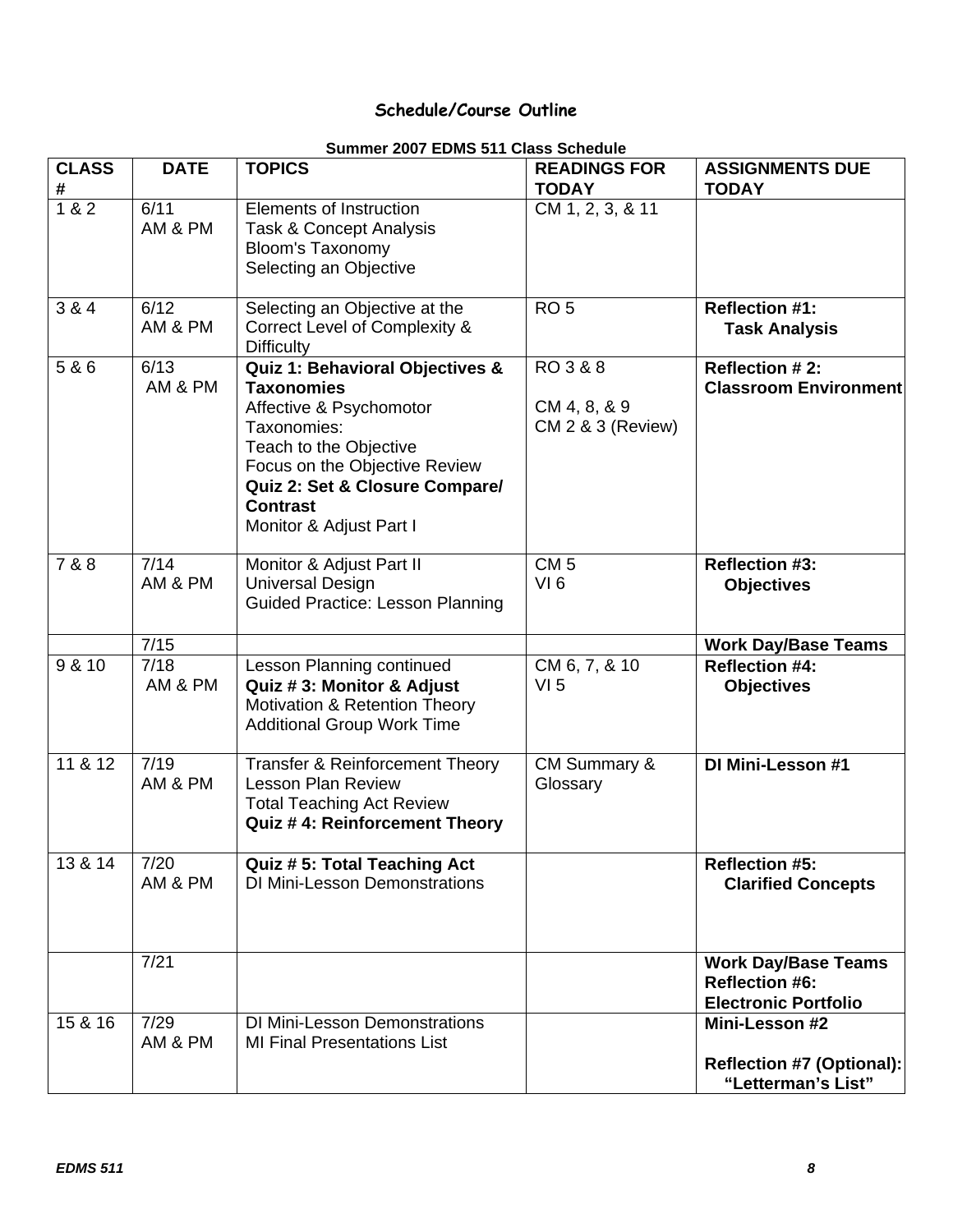| PART 1:                                                               | PART 2:                                                                   | PART 3:                                               |
|-----------------------------------------------------------------------|---------------------------------------------------------------------------|-------------------------------------------------------|
| <b>LANGUAGE STRUCTURE AND</b>                                         | <b>METHODOLOGY</b>                                                        | <b>CULTURE AND</b>                                    |
| FIRST- AND SECOND-                                                    | OF BILINGUAL, ENGLISH                                                     | CULTURAL DIVERSITY                                    |
| <b>LANGUAGE DEVELOPMENT</b>                                           | LANGUAGE DEVELOPMENT,                                                     |                                                       |
|                                                                       | AND CONTENT                                                               |                                                       |
|                                                                       | <b>INSTRUCTION</b>                                                        |                                                       |
|                                                                       | I. Theories and Methods of Bilingual                                      | I. The Nature of Culture                              |
| I. Language Structure and Use:<br>Universals and Differences          | <b>Education</b>                                                          |                                                       |
| (including the structure of English)                                  |                                                                           |                                                       |
| A. The sound systems of language                                      | Foundations<br>A.                                                         | A. Definitions of culture                             |
| (phonology)                                                           |                                                                           |                                                       |
| <b>B.</b> Word formation (morphology)                                 | B. Organizational models: What works<br>for whom?                         | <b>B.</b> Perceptions of culture                      |
| C. Syntax                                                             | C. Instructional strategies                                               | C. Intra-group differences (e.g.,                     |
|                                                                       |                                                                           | ethnicity, race, generations, and                     |
|                                                                       |                                                                           | micro-cultures)                                       |
| D. Word meaning (semantics)                                           | II. Theories and Methods for<br>Instruction In and Through English        | D. Physical geography and its effects on<br>culture   |
|                                                                       | A. Teacher delivery for both English                                      |                                                       |
| E. Language in context                                                | language development and content<br>instruction                           | E. Cultural congruence                                |
| F. Written discourse                                                  | B. Approaches with a focus on English                                     | II. Manifestations of Culture:                        |
|                                                                       | language development                                                      | Learning About Students                               |
| G. Oral discourse                                                     | C. Approaches with a focus on content                                     | A. What teachers should learn about<br>their students |
|                                                                       | area instruction (specially designed<br>academic instruction delivered in |                                                       |
|                                                                       | English)                                                                  |                                                       |
| H. Nonverbal communication                                            |                                                                           | B. How teachers can learn about their                 |
|                                                                       | D. Working with paraprofessionals                                         | students                                              |
| I. Language Change                                                    |                                                                           | C. How teachers can use what they learn               |
|                                                                       |                                                                           | about their students (culturally                      |
|                                                                       |                                                                           | responsive pedagogy)                                  |
| Theories and Factors in First- and<br>II.                             | III.<br>Language and Content Area                                         |                                                       |
| Second-Language Development                                           | Assessment                                                                | III. Cultural Contact                                 |
| A. Historical and current theories and                                |                                                                           |                                                       |
| models of language analysis that have                                 | A. Purpose                                                                | A. Concepts of cultural contact                       |
| implications for second-language                                      |                                                                           |                                                       |
| development and pedagogy<br>B. Psychological factors affecting first- | <b>B.</b> Methods                                                         | B. Stages of individual cultural contact              |
| and second-language development                                       |                                                                           |                                                       |
| C. Socio-cultural factors affecting first-                            | State mandates<br>$\mathcal{C}$ .                                         | C. The dynamics of prejudice                          |
| and second-language development                                       |                                                                           |                                                       |
| D. Pedagogical factors affecting first- and                           | D. Limitations of assessment                                              | D. Strategies for conflict resolution                 |
| second-language development                                           |                                                                           |                                                       |
| E. Political factors affecting first- and                             | E. Technical concepts                                                     |                                                       |
| second-language development                                           |                                                                           | IV. Cultural Diversity in U.S. and CA.                |
|                                                                       |                                                                           | A. Historical perspectives                            |
|                                                                       |                                                                           |                                                       |